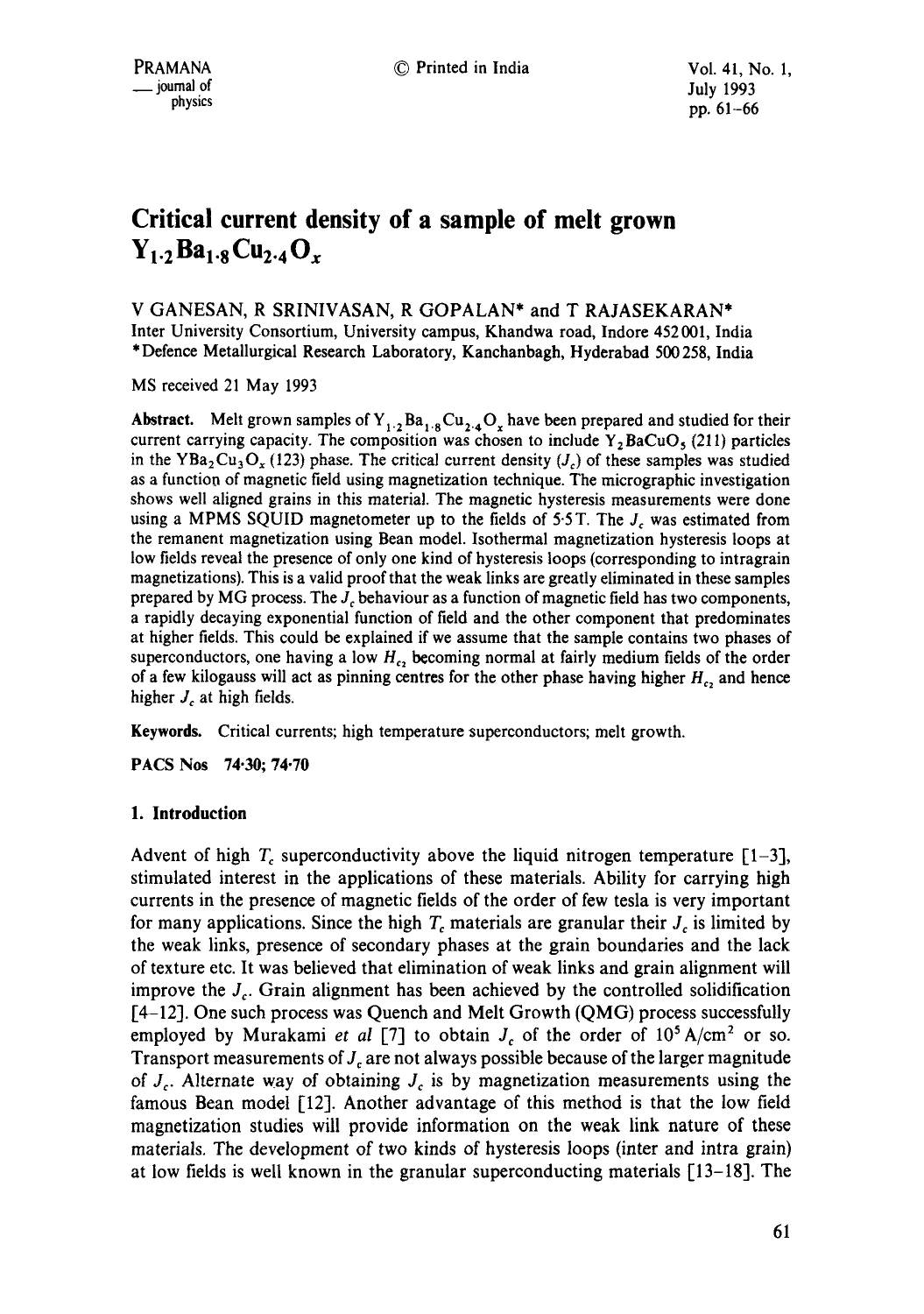#### *V Ganesan et al*

evidence for the elimination of weak links in the melt grown process can be had from micrographic studies [4-10] or from low field magnetization studies in which only one kind of hysteresis loops will present  $[13-18]$ . In this paper the  $J_c$  measurements of a sample of YBCO prepared by MG process was discussed for its magnetic field dependence.

## **2. Experimental**

The samples of  $Y_{1,2}Ba_{1,8}Cu_{2,4}O_x$  were prepared by conventional solid state reaction using nitrate precursors and the grain alignment was achieved by following the method of Murakami *et al* [5]. This composition was chosen to yield 211 particles in the 123 phase. Murakami *et al* [8] has described in his review that 211 inclusions dispersed in the 123 matrix can be controlled by changing the initial composition. It also contains the details of all types of melt grown processes and microstructure of typical composition of Y:Ba:Cu =  $1.6:2.3:3.3$  which shows a clear 211 inclusions in 123 matrix. Our composition is also nearly equal to the Murakami's ratio if properly normalized. However the method of initial quenching from 1400 C was bypassed by the quenching from 1200C to liquid nitrogen temperature. Other processes are essentially the same as that of Murakami *et al.* The samples were prepared at DMRL, Hyderabad, India and the details of preparation have been reported by Rajasekaran *et al* [19]. The material was characterized by optical micrograph, XRD, electrical resistance and DC magnetization measurements. A rectangular piece was cut out of this sample for magnetization measurements.

## **3. Results**

Optical micrograph of the sample showed the grain alignment clearly. The powder X-ray diffraction results of this sample indicate that all the (001) reflections were pronounced and having higher intensities is a valid proof for this alignment.

Electrical resistance of this sample was measured as a function of temperature using standard four-probe technique. The resistance drops to zero at 88 K. The details of characterization and the results of melt grown YBCO will be published elsewhere. In this paper we report the magnetization studies on  $Y_{1,2}Ba_{1,8}Cu_{2,4}O_{x}$ .

The DC magnetization measurements were carried out on MPMS SQUID magnetometer of quantum design. Figure 1 gives the variation of field cooled DC magnetic susceptibility as a function of temperature for this sample measured at a field of 100 G. It can be seen that the diamagnetic transition was quite sharp with the onset at 88 K.

The isothermal magnetization hysteresis loops were measured at  $75K$  for this sample at various maximum fields like 5, 10, 20, 30, 50, 100, 200, 300, 500, 1000, 10000, 55000G etc.. Figure 2 gives the low field hysteresis loops showing only one kind of growth of loops justifying the elimination of weak links to a greater extent in these melt grown samples. Hence the use of Bean model as followed by Murakami *et al* [11] for the estimation of  $J_c$  in these MG samples is valid and more appropriate than ordinary sintered ceramic materials and the use of bulk sample dimension instead of grain dimension will yield the bulk  $J_c$  in these samples. Figure 3 gives the high field hysteresis loop of this sample from which we estimate the  $J_c$  of the material. Figure 4 gives the variation of  $J_c$  as a function of magnetic field obtained from 5.5 T hysteresis loop.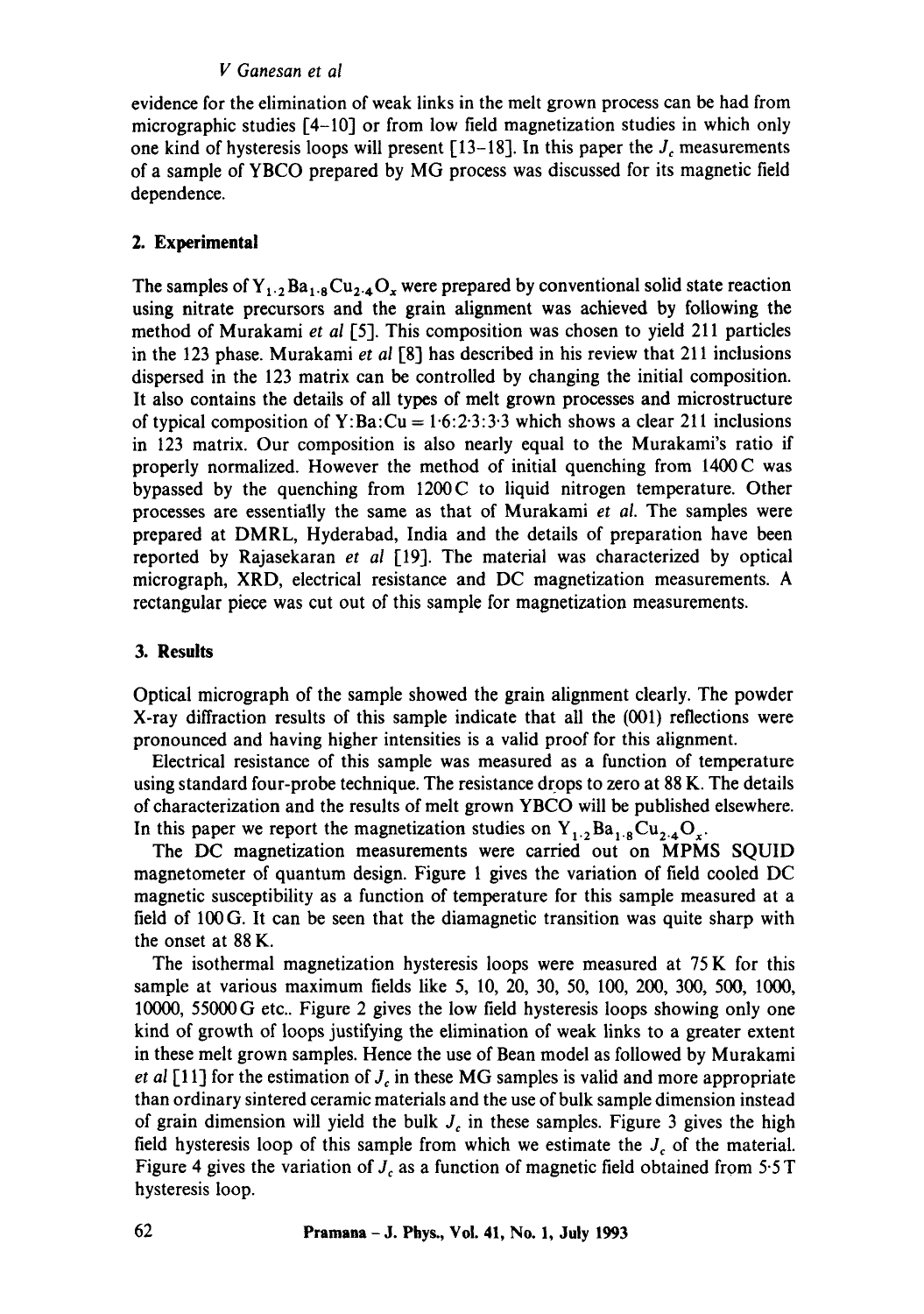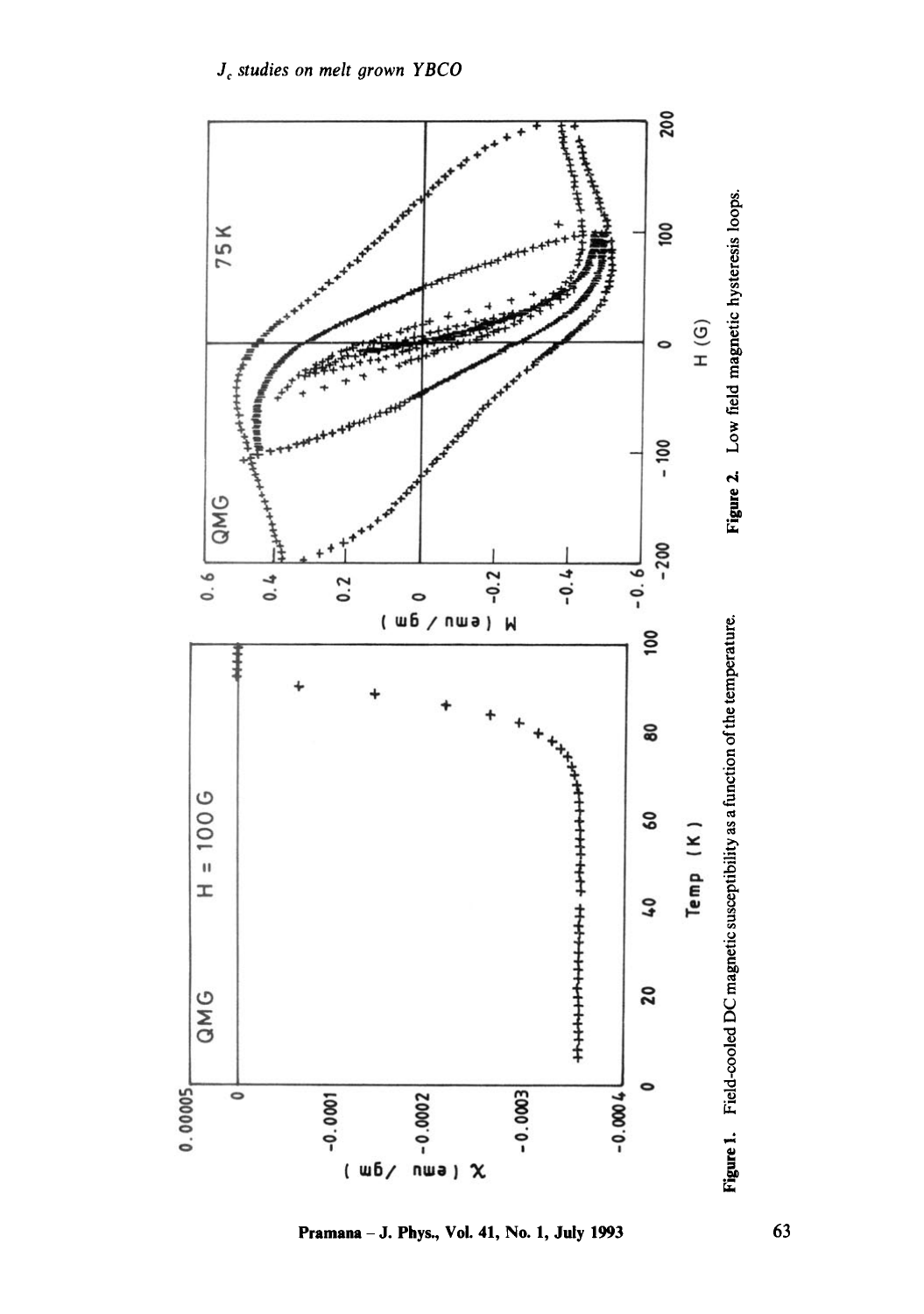

Figure 3. High field magnetic hysteresis loop.

The experimental data could be fitted as a sum of two current components, one a rapidly decaying exponential function of magnetic field and the other which predominates at high fields.  $[J_c=J_c,+J_c]$ , where  $J_c=A_1*exp(-gB)$  and  $J_c = A_2 + A_3*B + A_4*B^{0.5}$  and  $A_1$  to  $A_4$  and g are constants and B is the magnetic field. At least up to the fields we measured, (because the second component  $J_{c<sub>2</sub>}$ , which increases with  $B$  may give physically meaningless results at very high fields, we restrict our discussion up to the fields we measured) the fit is reasonably good and this behaviour could be explained on the basis of a model that the sample contains two phases of superconductor, one having lower  $H_{c<sub>2</sub>}$  becoming normal at fairly intermediate fields like 10-20kG and acting as a pinning site for the other superconducting phase having higher  $H_{c2}$ . This may be attributed to the oxygen inhomogeniety in the interior of the bulk sample because of the higher density of the MG sample.

Similar variations of  $J_c$  with B can be found in the melt processed and textured samples of YBCO [9, 20]. Matsumoto *et al* [9] analysed the behaviour of  $J_c$  vs B using Kramer's plot and attributed it to the nature of saturated pinning properties.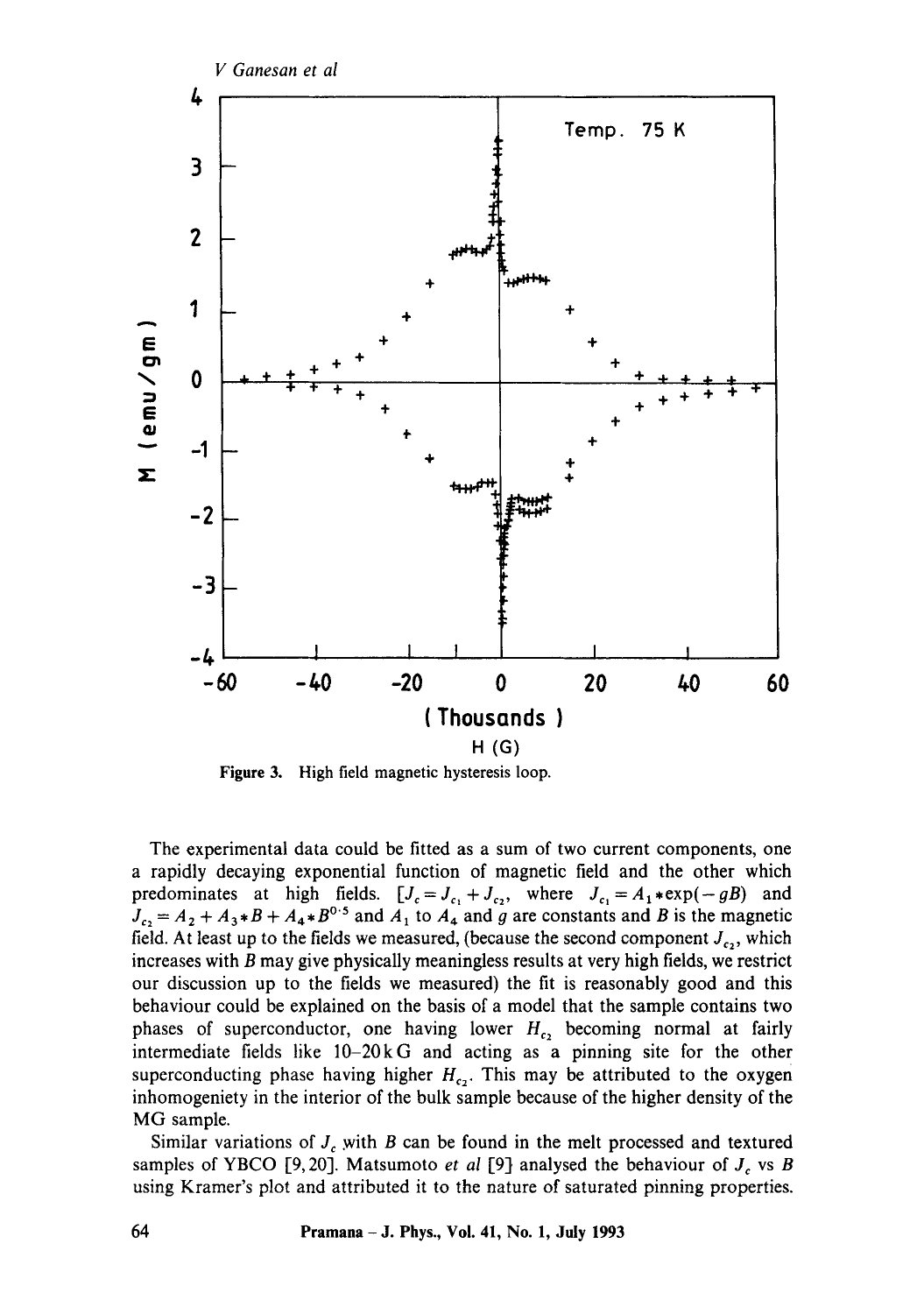

**Figure 4.** Variation of  $J_c$  as a function of the applied field.

According to them the field dependence of the pinning force can be expressed as  $F_{p}\alpha b^{p}(1-b)^{q}$  where  $b = B/B_{c}$ ,  $p < 1$  and  $q = 2$  and this type of variation is quite common even in conventional superconductors like  $Nb<sub>3</sub>Sn$  in which crystal grain boundaries are the major pinning sites. These types of analysis on our samples were also made and reported by Ganesan *et al* [21]. These results along with the nature of  $J_{c_1}$  suggests that in these samples the grain alignment is still insufficient. The presence of cracks as well as the absence of sufficient 211 precipitates to act as pinning centres are the reasons of the low critical currents as compared to Murakami *et al*  [7, 8, 11]. We are trying to prepare the samples of high  $J_c$  by controlling the microstructure of the phases and changing the preparation techniques.

#### **Acknowledgements**

This work was carried out through a grant sanctioned by the Program Management Board on Superconductivity of the Government of India. This is gratefully acknowledged. The experimental work was done at the low temperature laboratory of the Indian Institute of Technology, Madras.

#### **References**

- [1] M K Wu, J Ashburn, C J Torng, P H Meng, L Gao, Z J Huang, U Q Wang and C W Chu, *Phys. Rev. Lett.* 58, 908 (1987)
- ['2] H Maeda, Y Tanaka, M Fukutomi and T Asano, *Jpn. J. Appl. Phys.* 27, L209 (1988)
- [3] Z Z Sheng and A M Herman, *Nature (London)* 332, 138 (1988)
- [4] S Jin, R C Sherwood, E M Gyorgy, T H Tiefel, R B van Dover, S Nakahara, L F Schneemeyer, R A Fastnacht and M E Davis, *Appl. Phys. Lett.* 54(6), 584 (1989)
- ['5] M Murakami, *Mad. Phys. Lett.* 4, 163 (1990)
- ['6] H Kupfer, C Keller, K Salama and V Selvamanickam, *Appl. Phys. Lett.* 55, 1903 (1989)
- 17] M Murakami, S Gotoh, N Koshizuka, S Tanaka, T Matsuhita, S Kambe and K Kitazawa, *Cryogenics 30,* 390 (1990)